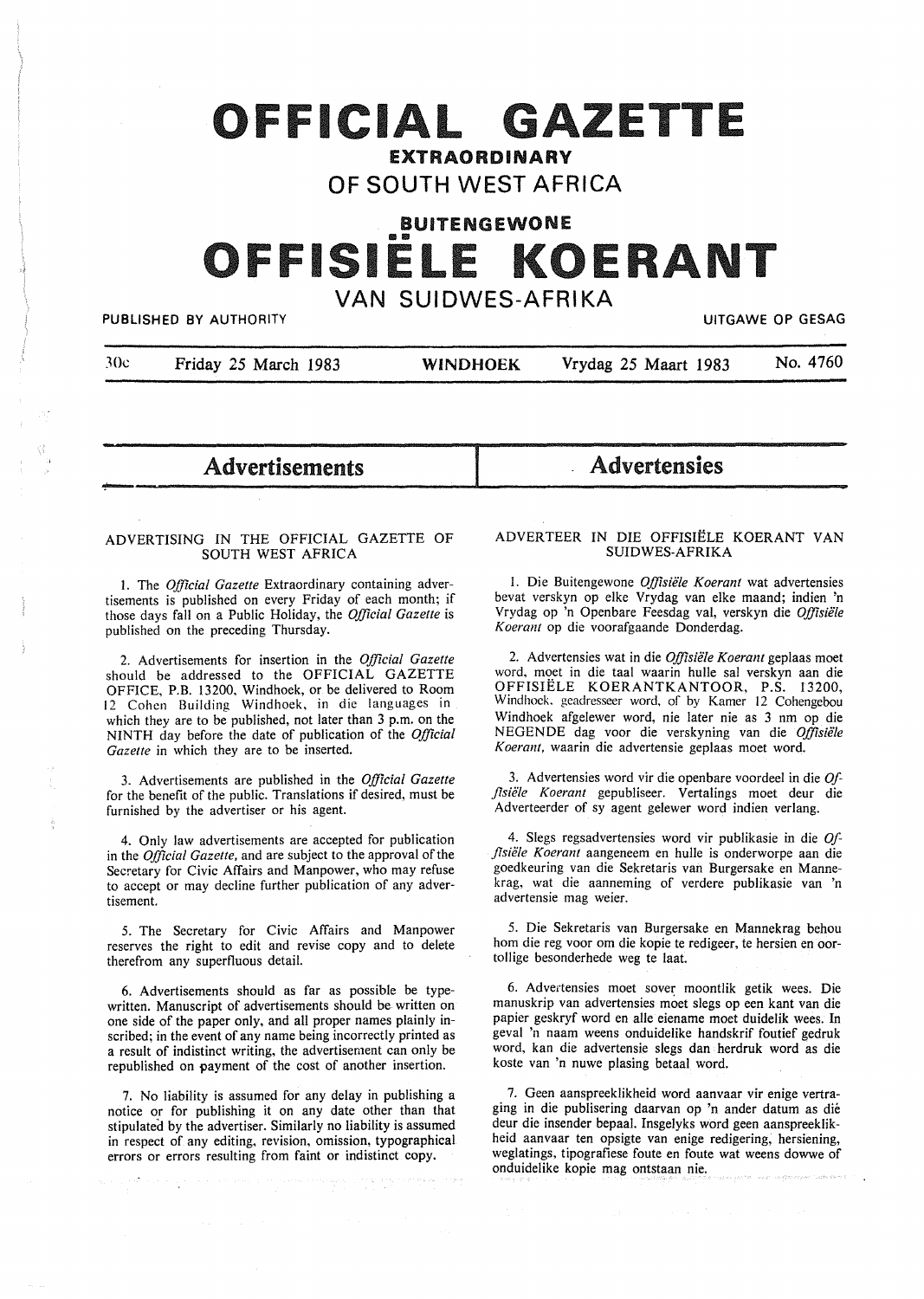8. Die insender word aanspreeklik gehou vir enige skadevergoeding en koste wat voortvloei uit enige aksie wat weens

voorraad gehou.

orders:

die publisering, hetsy met of sonder enige weglating, foute, onduidelikhede of in watter vorm ookal, van 'n kennisgewing teen die Administrateur-generaal ingestel word.

9. Die jaarlikse intekengeld op die *Offisiele Koerant* is R 12,50 posvry in hierdie Gebied en die Republiek van Suid-Afrika, verkrygbaar by die here Swapers Beperk, Posbus 56, Windhoek. Oorsese intekenaars moet posgeld vooruitbetaal. Enkel eksemplare van die *Offisiële Koerant* is verkrygbaar van die here Swapers Beperk, Posbus 56, Windhoek, teen 30c per eksemplaar. Eksemplare word vir slegs twee jaar in

10. Die koste vir die plasing van kennisgewings is soos volg en is betaalbaar by wyse van tjeks, wissels, pos- of geld-

LYS VAN VASTE TARIEWE

8. The advertiser will be held liable for all compensation and costs arising from any action which may be instituted against the Administrator-General as a result of the publication of a notice with or without any omission, errors, lack of clarity or in any form whatsoever.

9. The subscription for the *Official Gazette* is Rl2,50 per annum, post free in this Territory and the Republic of South Africa, obtainable from Messrs. Swapers Limited, P.O. Box 56, Windhoek. Postage must be prepaid by overseas subscribers. Single copies of the *Official Gazette* may be obtained from Swapers Limited, P.O. Box 56, Windhoek, at the price of 30c per copy. Copies are kept in stock for only two years.

10. The charge for the insertion of notices is as follows and is payable in the form of cheques, bills, postal or money orders:

#### LIST OF FIXED TARIFF RATES

| Standardised notices                                                                                                                                                                            | Rate per<br>insertion<br>R | Gestandaardiseerde kennisgewings                                                                                                                                                                     | Tarief per<br>plasing<br>R |
|-------------------------------------------------------------------------------------------------------------------------------------------------------------------------------------------------|----------------------------|------------------------------------------------------------------------------------------------------------------------------------------------------------------------------------------------------|----------------------------|
|                                                                                                                                                                                                 | R3,25                      |                                                                                                                                                                                                      | R3,25                      |
|                                                                                                                                                                                                 | 6,00                       |                                                                                                                                                                                                      | 6,00                       |
|                                                                                                                                                                                                 | 5,00                       |                                                                                                                                                                                                      | 5,00                       |
| Administration of Estates Acts notices: Forms J.                                                                                                                                                |                            | Boedelwettekennisgewings: Vorms J.                                                                                                                                                                   |                            |
| 187, 193, 197, 295, 297, 517 and 519                                                                                                                                                            |                            | 187, 193, 197, 295, 297, 517 en 519                                                                                                                                                                  | 2,00                       |
| Third party insurance claims for compensation                                                                                                                                                   | 2,00                       | Derdeparty assuransie eise om skadevergoeding                                                                                                                                                        | 2,50                       |
| Insolvency Act and Company Acts notices: J. 28,                                                                                                                                                 | 2,50                       | Insolvensiewet en<br>maatskappywettekennisge-                                                                                                                                                        |                            |
|                                                                                                                                                                                                 | 4,00                       | wings: J. 28, J. 29, Vorms 1 tot 9                                                                                                                                                                   | 4,00                       |
| N.B. $-$ Forms 2 and 6 $-$ additional statements<br>according to word count table, added to the<br>basic tariff.                                                                                |                            | L.W. - Vorms 2 en $6$ - bykomstige verkla-<br>rings volgens woordetaltabel, toegevoeg tot die<br>basiese tarief.                                                                                     |                            |
|                                                                                                                                                                                                 | 25,00                      | Naamsverandering (vier plasings)                                                                                                                                                                     | 25,00                      |
| Naturalisation notices (including a reprint for the                                                                                                                                             |                            | Naturalisasiekennisgewings (insluitende 'n her-                                                                                                                                                      |                            |
|                                                                                                                                                                                                 | 2,00                       |                                                                                                                                                                                                      | 2,00                       |
| Unclaimed moneys — only in the extraordinary                                                                                                                                                    |                            | Onopgeëiste geld — slegs in die buitengewone Of-                                                                                                                                                     |                            |
| <i>Official Gazette, closing date 15 January (per entry</i>                                                                                                                                     |                            | fisiële Koerant, sluitingsdatum 15 Januarie (per in-                                                                                                                                                 |                            |
| of "name, address and amount")                                                                                                                                                                  | 0.80                       | skrywing van "naam, adres en bedrag")                                                                                                                                                                | 0.80                       |
|                                                                                                                                                                                                 | 5,00                       |                                                                                                                                                                                                      | 5,00                       |
| Slum Clearance Court notices, per premises                                                                                                                                                      | 4,00                       | Slumopruimingshofkennisgewings, per perseel                                                                                                                                                          | 4,00                       |
|                                                                                                                                                                                                 | 2,00                       | Verlore lewensversekeringspolisse                                                                                                                                                                    | 2,00                       |
| Non standardised notices                                                                                                                                                                        |                            | Nie gestandaardiseerde kennisgewings                                                                                                                                                                 |                            |
| Company notices:                                                                                                                                                                                |                            | Maatskappykennisgewings:                                                                                                                                                                             |                            |
| Short notices: Meetings, resolutions, offer of com-<br>promise, conversion of company, voluntary<br>windings-up; closing of members' registers for<br>transfers and/or declaration of dividends | 11,00                      | Kort kennisgewings: Vergaderings, besluite, aan-<br>bod van skikking, omskepping van maatskappye,<br>vrywillige likwidasies, ens.: sluiting van<br>lederegisters vir oordragte en/of verklarings aan | 11,00                      |
| Liquor Licence notices (in extraordinary Gazettes,                                                                                                                                              |                            | Dranklisensie kennisgewings (in buitengewone Of-                                                                                                                                                     |                            |
| viz. June/Tvl. November/Cape, January/O.F.S.,<br>April/Natal), per bilingual application                                                                                                        | 7,00                       | fisiële Koerante, t.w. Junie/Tvl. November/Kaap,<br>Januarie/OVS., April/Natal) per tweetalige aan-                                                                                                  | 7,00                       |
| Declaration of dividend with profit statements, in                                                                                                                                              | 25,00                      | Verklaring van dividende met profytstate, notas in-                                                                                                                                                  | 25,00                      |
| Long notices: Transfers, changes in respect of<br>shares or capital, redemptions, resolutions, volun-                                                                                           | 37,00                      | Lang kennisgewings: Oordragte, veranderings met<br>betrekking tot aandele of kapitaal, aflossings, be-<br>sluite, vrywillige likwidasies                                                             |                            |
| Trade marks in South West Africa                                                                                                                                                                | 11,00                      |                                                                                                                                                                                                      | 37,00                      |
|                                                                                                                                                                                                 |                            | Handelsmerke in Suidwes-Afrika                                                                                                                                                                       | 11,00                      |
| Liquidator's and other appointees' notices                                                                                                                                                      | 7,00                       | Likwidateurs en ander aangesteldes se kennisge-                                                                                                                                                      | 7,00                       |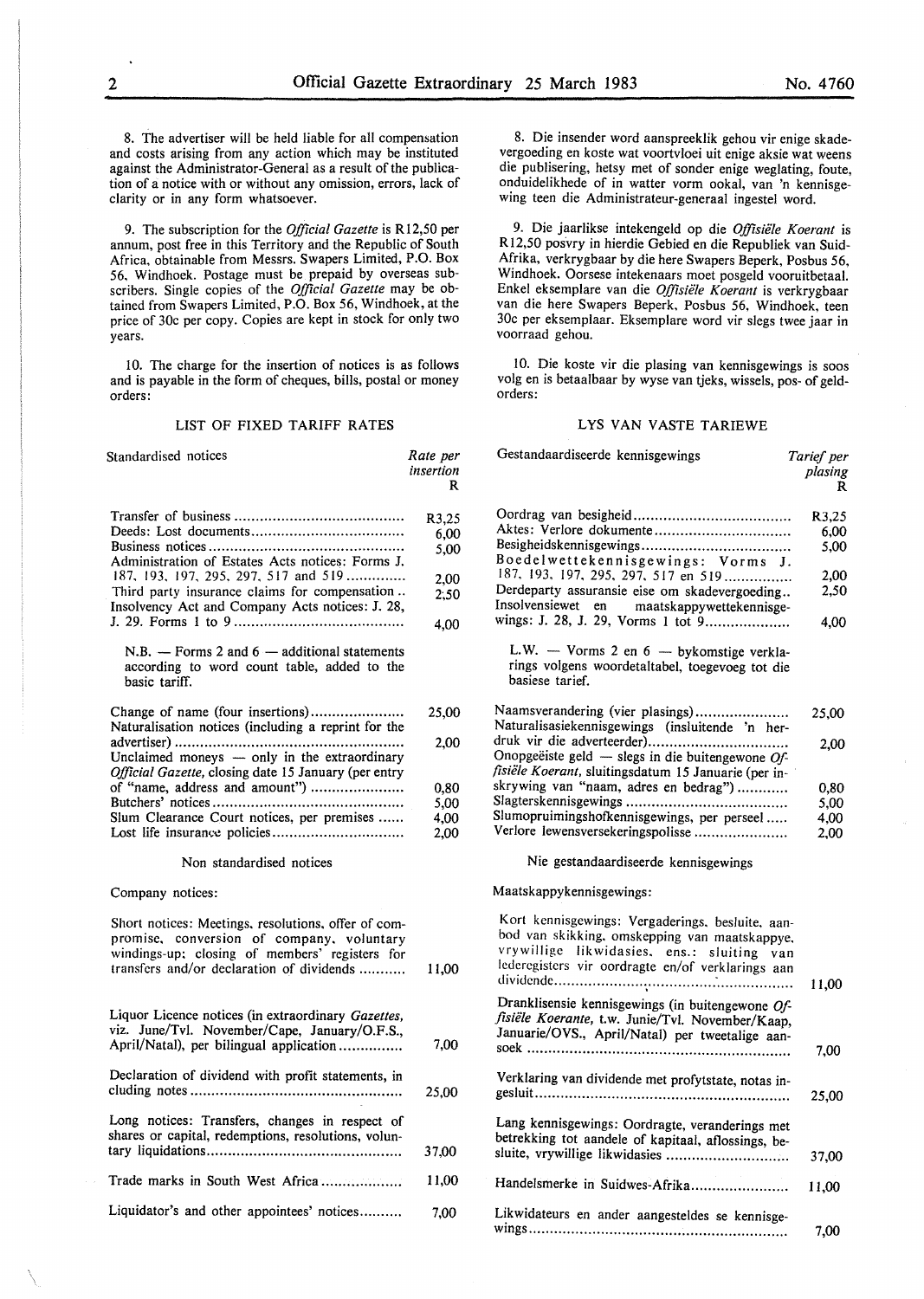Sales in execution and other public sales:

| the control of the control of the control of the |       |
|--------------------------------------------------|-------|
|                                                  | 18.00 |
| Public auctions, sales and tenders:              |       |
|                                                  | 6.00  |
|                                                  | 15.00 |
|                                                  | 23,00 |
| アンチュア しんしゃ なんしゃ                                  |       |
|                                                  |       |

Orders of the Court:

| Provisional and final liquidations or sequestra- |       |
|--------------------------------------------------|-------|
|                                                  | 14.00 |
| Reductions or changes in capital mergers, offer  | 37,00 |
| Judicial managements, curator bonis and similar  |       |
|                                                  | 37,00 |
|                                                  | 4.00  |
| Supersessions and discharge of petitions (J.     |       |
|                                                  | 4.00  |

11. The charge for the insertion of advertisements other than the notices mentioned in paragraph IO is at the rate of 56c per cm double column. (Fractions of a cm to be reckoned as a cm).

12. No advertisements are inserted unless the charge is prepaid. Cheques, drafts, postal orders or money orders must be made payable to the Secretary, Civic Affairs and Manpower.

#### Galler. Geregtelike en ander openbare verkope: iae ia gibben 962년 루 타노룡.. Geregtelike verkope ..................................... . 18,00 Openbare veilings, verkope en tenders: 6,00 Tot 75 woorde .......................................... :. 76 tot 250 woorde ..................................... .. 15,00 251 tot 350 woorde .................................... . 23,00 Orders van die Hof: Barthalten en die Barthalten in with a verse magginia has werkwa tre cost Voorlopige en finale likwidasies of sekwestrasies ........................................................... . 14,00 Vermindering of veranderings in kapitaal, samesmeltings, aanbod van skikking ...... 37,00 Geregtellke besture, *kurator bonis* en soortgelyke en uitgebreide bevel nisi ................... .. 37,00 Verlenging van keerdatum ............... : ........... . 4,00 Tersydestellings en afwysings van petisies Q. 158) .................. : ....................................... . 4,00

11. Die koste vir die plasing van advertensies, behalwe die kennisgewings wat in paragraaf 10 genoem word, is teen die tariefvan 56c per cm dubbelkolom. (Gedeeltes van 'n cm moet as voile cm bereken word).

12. Geen advertensie word geplaas nie tensy die koste vooruitbetaal is. Tjeks, wissels, pos- en geldorders moet aan die Sekretaris, Burgersake en Mannekrag betaalbaar gemaak word.

Vorm/Form J 187

#### LIQUIDATION \_AND DISTRIBUTION ACCOUNTS IN DECEASED ESTATES LYING FOR INSPECTION

In terms of section  $35(5)$  of Act 66 of 1965, notice is hereby given that copies of the liquidation and distribution accounts (first an final, *unless otherwise stated)* in the estaes specified below will be open for the inspection of all persons interested therein for a period of 21 days (or shorter of longer *if specially stated)* from the date specified or from the date of publication hereof, whichever may be the later, and at the offices of the Master and Magistrates as stated.

Should no objection thereto be lodged with the Masters concerned during the specified period, the executors will proceed to make payments in accordance with the accounts.

475/82 - OLIVIER Hendrik Ockert 920527 5003 00 8 J.T. Potgieter Tehuis Windhoek Bank Windhoek Beperk, Posbus 15 Windhoek.

430/82-FOURIE Dawid Christiaan 600520-5101-00-2 Posbus 164 Spoorwegkoshuis Keetmanshoop Eerste en Finale 25 Maart 1983 Windhoek Keetmanshoop Keetmanshoop Beleggings MPY (Edms) Bpk. Posbus 876 Keetmanshoop.

#### UKWIDASIE- EN DISTRIBUSIEREKENING IN BESTORWE BOEDELS WAT TER INSAE LE

lngevolge artikel 35(5) van Wet 66 van 1965, word hieroy kennis gegee dat duplikate van die likwidasie- en distribusierekenings (eerste en finale, *tensy anders vermeld)* in die boedels hieronder vermeld, in die kantore van die **Meesters** en Landdroste soos vermeld en gedurende 'n tydperk van 21 dae (of korter of !anger *indien spesiaal vermeld)* vanaf gemelde datums of vanaf datum van publikasie hiervan, as dit later is, ter insae lê van alle persone wat daarby belang het.

Indien binne genoemde tydperk geen besware daarteen by die betrokke Meesters ingedien word nie, gaan die eksekuteurs oor tot die uitbetalings ingevolge gemelde rekenings.

365/82 - GROBBELAAR Jacob Abraham 360630 5014 00 4 Grootfontein Tweede en Finale Grootfontein Windhoek Barclays-Nasionale Bank Beperk, Kaapstad Trustee-Tak, Posbus 512, Kaapstad Eksekuteur.

49/82 - VILJOEN Christa Sonia 610212 01 0058 9 Plaas "Spenner" distrik Mariental vanaf 8/4/83 Mariental Windhoek Muller & Brand Posbus 2073 Windhoek.

ੇ.. 1258 ਸਿੰਘ ਬੱਟ ਬੱਟ 1260

464/82 - SCHLECHTER Annamarie Martha Windhoek 410112 *0005* 006 Tulbachstraat, Huis 2264/12 Mariental Hendrik Johannes Schlechter onbekend Mariental R.H. Meyeridricks (Bestuurder) Santamtrust Bpk., (Eksekuteur) Posbus 4333 Kaapstad 8000.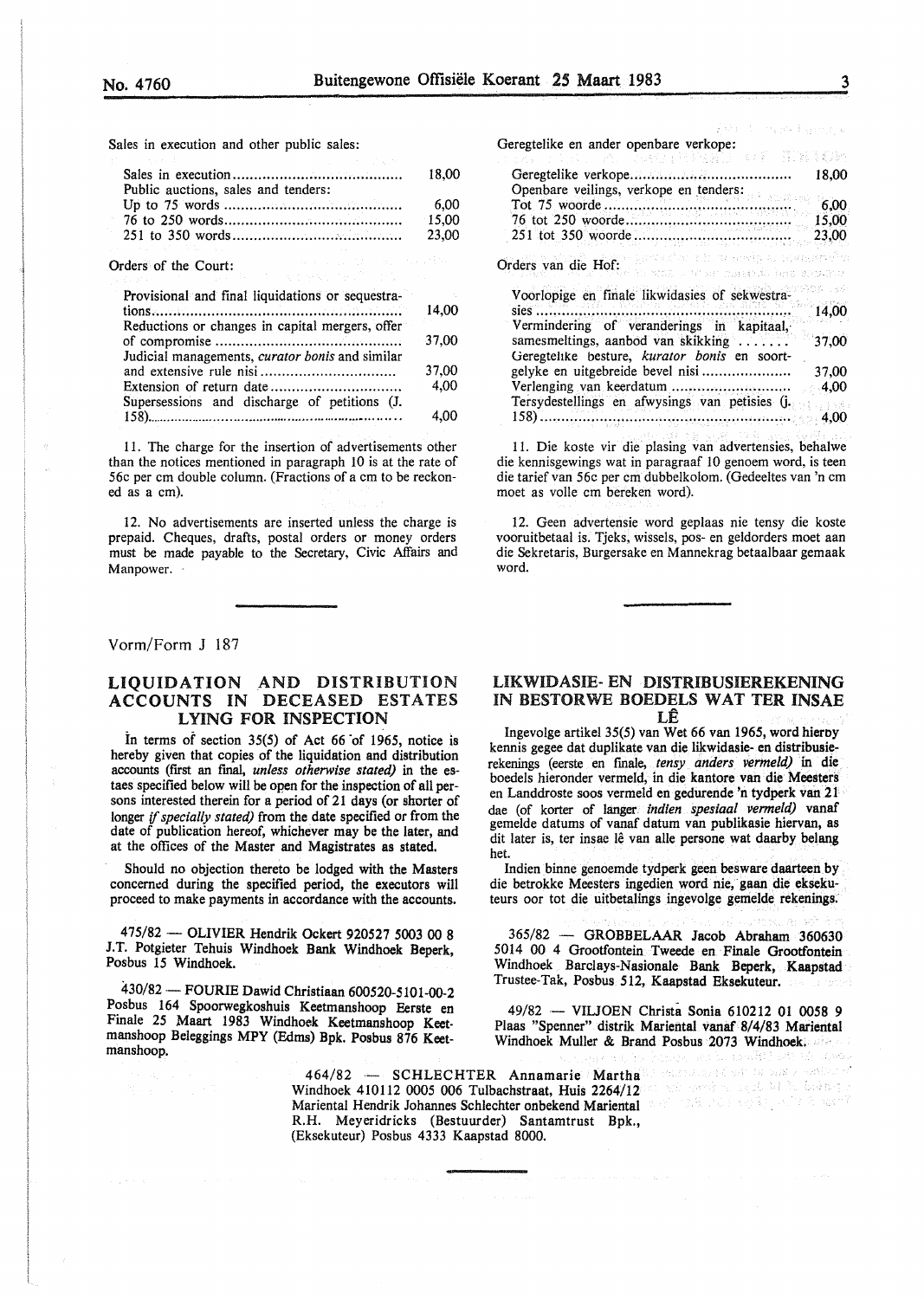Vorm/Form J 193

#### NOTICE TO CREDITORS IN DECEASED ESTATES

All persons having claims against the estates mentioned below are hereby called upon to lodge their claims with the executors concerned, within 30 days (or otherwise as indecated) calculated from the date of publication hereof. The information is given in the following order: Estate number, surname and chrisian names, date of birth, identity number, last address, date of death; surviving spouse's names, surname date of birth and identity number; name and address of executor or authorised agent, period allowed for lodgement of *claims if other than 30 days.* 

66/83 - MORGNER Maria Johanna Windhoek 18/11/1936 3611180076102 8 Gutsche Street Windhoek 19/2/1983 D O'N Mathews & H L Hatz Trust & Mining Co. (Pty) Ltd. P.O. Box 82 Windhoek.

#### KENNISGEWING AAN KREDITEURE IN BESTORWE BOEDELS

Alie persone wat vorderinge bet teen die boedels hieronder vermeld, word hierby versoek om hul vorderinge by die betrokke eksekuteurs en binne 'n tydperk van 30 dae (of andersins soos aangedui) gereken vanaf die datum van publikasie hiervan in te lewer. Die inligting word verstrek in die volgorde: Boedelnommer, familienaam en voomame, geboortedatum, persoonsnommer, laaste datum, familienaam, geboortedatum en persoonsnommer; naam en adres van eksekuteurs of gemagtigde agent, tydperk toegelaat vir iewering van vorderings *indien anders as 30 dae.* 

226/82 - BUCHFELLNER Josef Georg Windhoek 15.06.1955 unknown Continental Flats, Kaiser Street, Windhoek. 9.4.1982. C.J. Hinrichsen Lorentz & Bone, P.O. Box 85, Windhoek 9000.

64/83 - MOSTERT Andries Cornelius Windhoek 1 Desember 1930 301201 5073 20 0 Erf 308, Krönlein, Keetmanshoop 4 Desember 1982 Cicily Ah-Juut Mostert (geb. Low-ting) R.H. Meyeridricks, Bestuurder, Santamtrust Beperk Posbus 4333, Kaapstad, 8000 (Eksekuteur)

#### Vorm/Form 4

#### **LIQUlDATION ACCOUNTS AND PLANS OF DISTRIBUTION OR CONTRIBUTION IN**  SEQEUSTRATED ESTATES OR COMPA-**NIES BEING WOUND UP**

Pursuant to section 108 (2) of the Insolvency Act, 1936, section 136 (2) of the Companies Act, 1926, and section 406 (3) of the Companies Act, 1973, notice is hereby given that the liquidation account and plans of distribution or contribution in the estates or the companies mentioned below will lie open for inspection by creditors or contributories at the offices of the Masters and the Magistrates stated therein, for ' period of 14 days, of for such a period as stated therein, from the dates mentioned below or from the date of publication hereof, whichever may be the later date.

**W2/83** - **KRONHEIMER (PTY) LTD** (In **Voluntary**  Liquidation) **First** & **Final Liquidation** & **Distribution Ac**count **At the Offices** of **the Master** of **the Supreme Court** in **Windhoek** and at **the Magistrates Office** in **Swakopmund for**  - a period of 14 days as from **the 25th March 1983. Security**  Trust **S.W.A. (Pty)** Ltd. **P.O. Box 3~99 Windhoek 9000.** 

#### **LIKWIDASIE REKENINGE EN PLANNE VAN DISTRIBUSIE OF KONTRIBUSIE-REKENING IN GESEKWESTREERDE BOEDELS OF MAATSKAPPYE IN LIKWI-DASIE**

lngevolge artikel 108 (2) van die Insolvensiewet, 1936, artikel 136 (2) van die Maatskappywet, 1926, en artikel 406 (3) van die Maatskappywet, 1973, word hierby kennis gegee dat die likwidasie-, distribusie- of kontribusierekenings in die boedels of die maatskappye, na gelang van die geval, hieronder vermeld ter insae van skuldeisers of kontribuante sal lê op die kantore van die Meesters en Landdroste daarin genoem, gedurende 'n tydperk van 14 dae, of die tydperk wat daarin vermeld is, vanaf die datum hieronder vermeld of vanaf die datum van publikasie hiervan, watter datum ook al die laaste is.

 $W18/83 - TYSON & PIDGEON (PTY) LTD (In Li$ quidation) First & Final Liquidation & Distribution At the Offices of the Master of the Supreme Court in Windhoek for a period of 14 days as from the 25th March 1983. Security Trust S.W.A. (Pty) Ltd. P.O. Box 3599 Windhoek 9000.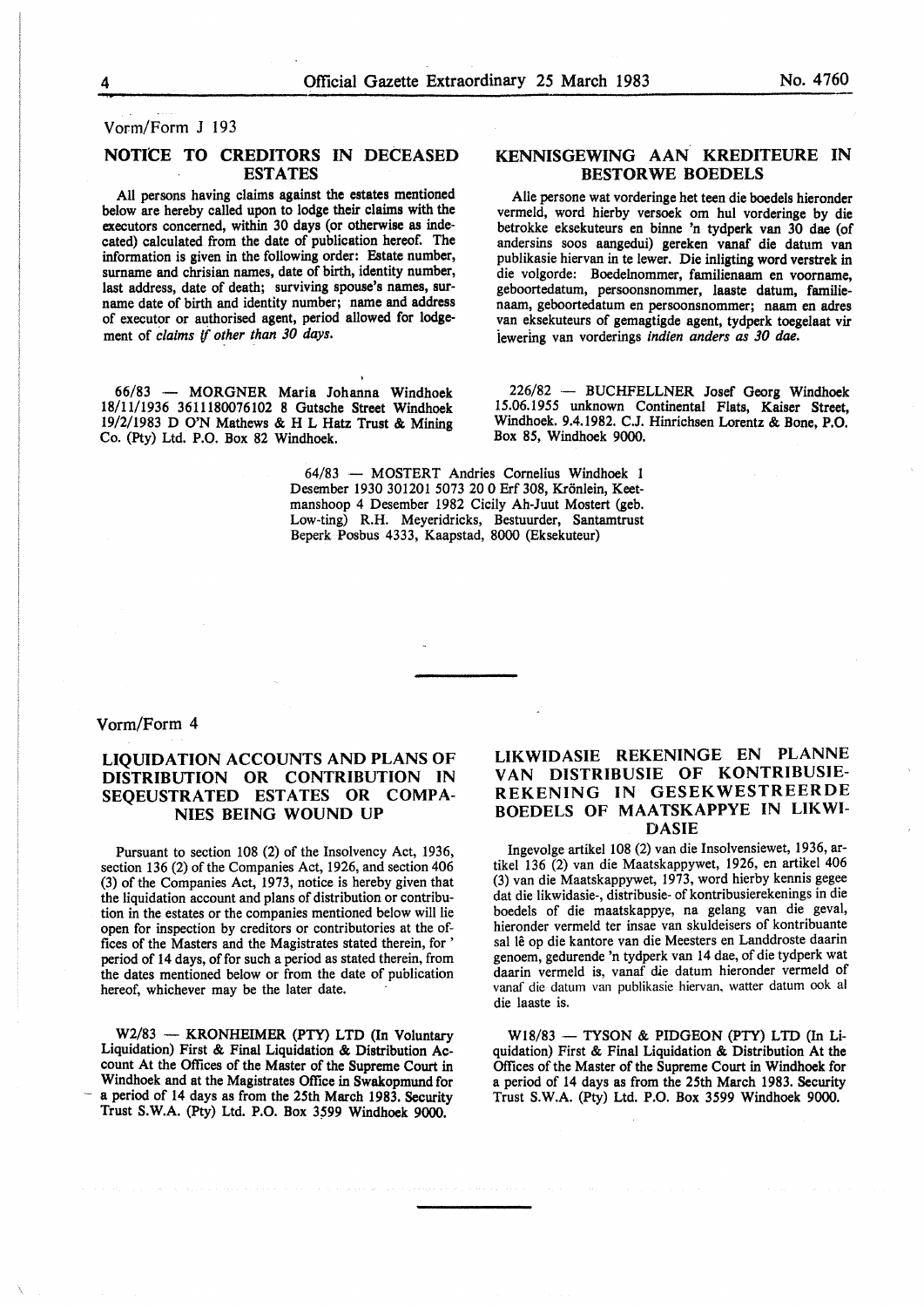Vorm/Form 2

#### MEETING OF CREDITORS<br>SEQUESTRATED ESTATES SEQUESTRATED COMPANIES BEING WOUND UP IN OR

Pursuant to sections 41 and 42 of the Insolvency Act, 1936, sections 179 and 182 of the Companies Act, 1926, and sections 339 and 366 of the Companies Act, 1973, notice is hereby given that a meeting of creditors will be held in the sequestrated estate or companies being wound op mentioned below, indicating the number of estate/company; the name and description of estate/company; the date, hour and place of meeting and the purpose of meeting.

Meetings in 'n place in which there is ' Master's Office, will be held before the Master; elsewhere they will be held before the Magistrate.

#### **BYEENKOMS VAN SKULDEISERS IN GESEKWESTREERDE BOEDELS OF MAAT-SKAPPYE IN LIKWIDASIE**

Ingevolge artikels 41 en 42 van die Insolvensiewet, 1936, artikels 179 en 182 van die Maatskappywet, 1926, en artikels 339 en 336 van die Maatskappywet, 1973, word hierby kennis gegee dat 'n byeenkoms van skuldeisers in die gesekwestreerde boedels of maatskappye in likwidasie hieronder vermeld, gehou sal word met aanduiding van die nommer van boedel/maatskappy; die naam en beskrywing van boedel/maatskappy; die datum, uur en plek van byeenkoms en die doe! van byeenkoms.

In 'n plek waarin 'n kantoor van 'n Meester is, word die byeenkoms voor die Meester gehou en in ander plekke voor die Landdros.

 $W18/82$  - TYSON & PIDGEON (PTY) LTD (In Liquidation) On Wednesday 13th April 1983 at the Offices of the Master of the Supreme Court, Windhoek, at 10h00 Further proof of claims. Security Trust SWA (Pty) Ltd. P.O. Box 3599 Windhoek 9000.

Vorm/Form 297

#### **NOTICE FOR ELECTION OF EXECUTORS AND/OR TUTORS.**

#### **ELECTION OF EXECUTORS AND TUTORS**

The Estates of the Persons mentioned in the subjoined Schedule being unrepresented. interested. interested parties are hereby given notice by Masters of the Supereme Courts of South Africa. that meetings will be held in the several Estates at the dates. times and places specified. for the purpose of selecting some Person or Persons. for approval by the respective Masters. as fit and proper to be appointed by them as Executors or Tutors. as the case may be.

Meetings in 'n town in which there is a Master's Office, will he held before the Master: elsewhere they will be held before the Magistrate.

N.B. — Items indicated by a <sup>\*</sup> on the left hand side, denote the election of a Tutor: otherwise an Executor is to be elected.

### **KENNIS VIR VERKIESING VAN EKSEKUTEURS EN/OF VOOGDE**

#### **VERKIESING VAN EKSEKUTEURS EN VOOGDE**

Aangesien die Boedels van die Persone vermeld in onderstaande Bylae nie verteenwoordig is nie, word hierby deur Meesters van die Hooggeregshowe van Suid-Afrika aan belanghebbendes kennis gegee, dat byeenkomste ten opsigte van die verskillende Boedels op die datums, tye en plekke vermeld. gehou sal word met die doel om 'n Persoon of Persone te kies vir goedkeuring deur die onderskeie Meesters as geskik en bekwaam om deur hulle aangestel te word as Eksekuteurs of Voogde, na gelang van omstandighede.

In 'n stad waarin 'n Kantoor van 'n Meester is. word die byeenkoms voor die Meester gehou en in ander plekke voor die Landdros.

L.W. - Items aan die linkerkant met 'n \* gemerk, dui aan die verkiesing van 'n Voog: andersins word 'n Eksekuteur gekies.

78/83 - LÜHL Susanne Fisioterapeut 6 Februarie 1983 8 April 1983 10h00 Meesterskantoor, Windhoek Meester van die Hooggeregshof, P.sak Xl3190 Windhoek SWA.